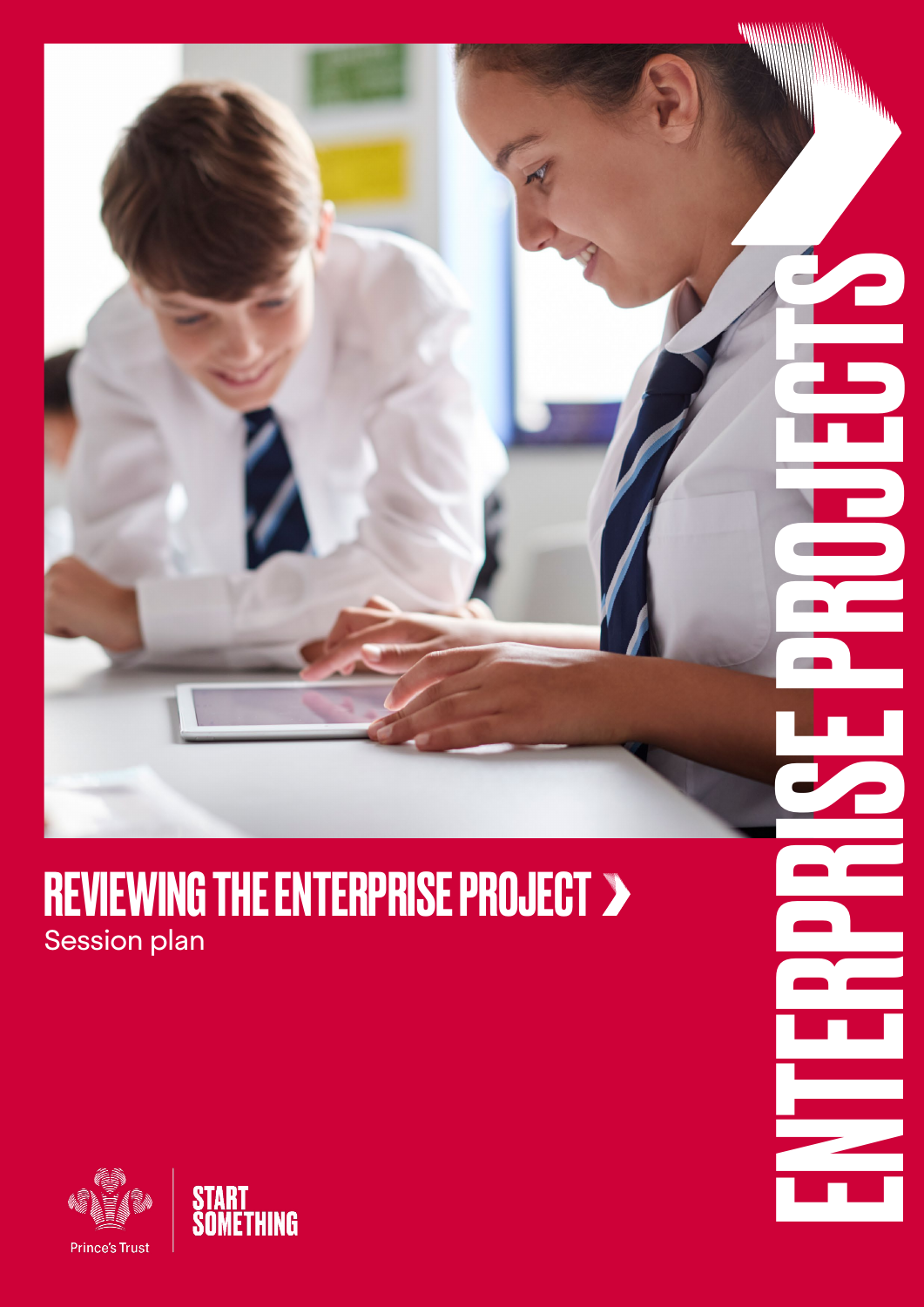## **AT A GLANCE >**

This is the final session in the 'Undertaking an Enterprise Project' unit. In this session, learners will review how their enterprise project went, as well as reflect on their own participation.



#### CURRICULUM LINKS

- $\vee$  PSHE curriculum: Enterprise (England)
- Career Education Standards 1, 4, 7 (Scotland)
- $\checkmark$  Learning for life and work: Employability (Northern Ireland)
- $\checkmark$  Enterprise (Wales)



#### LLN OPPORTUNITIES

- Writing down reflections and evaluations
- $\checkmark$  Sharing thoughts and ideas



#### MATERIALS

- $\checkmark$  Enterprise project review worksheet
- Calculators (optional)
- Resource and task list from session 2 and/ or cost receipts from project (optional)



#### **QUALIFICATION OPPORTUNITIES**







## LEARNING OUTCOMES

- $\vee$  Identify what went well with the project
- Understand what about the project could have been improved

## **ACTIVITIES >**

| <b>ACTIVITY</b>          | TIME          | PAGE      |
|--------------------------|---------------|-----------|
| Introduction             | 5 minutes     | <u>03</u> |
| Reviewing and evaluating | 10 minutes    | 04        |
| Optional: Profit/loss    | 10-15 minutes | 05        |
| Reviewing participation  | 10 minutes    | 06        |
| Wrap up                  | 5-10 minutes  | 07        |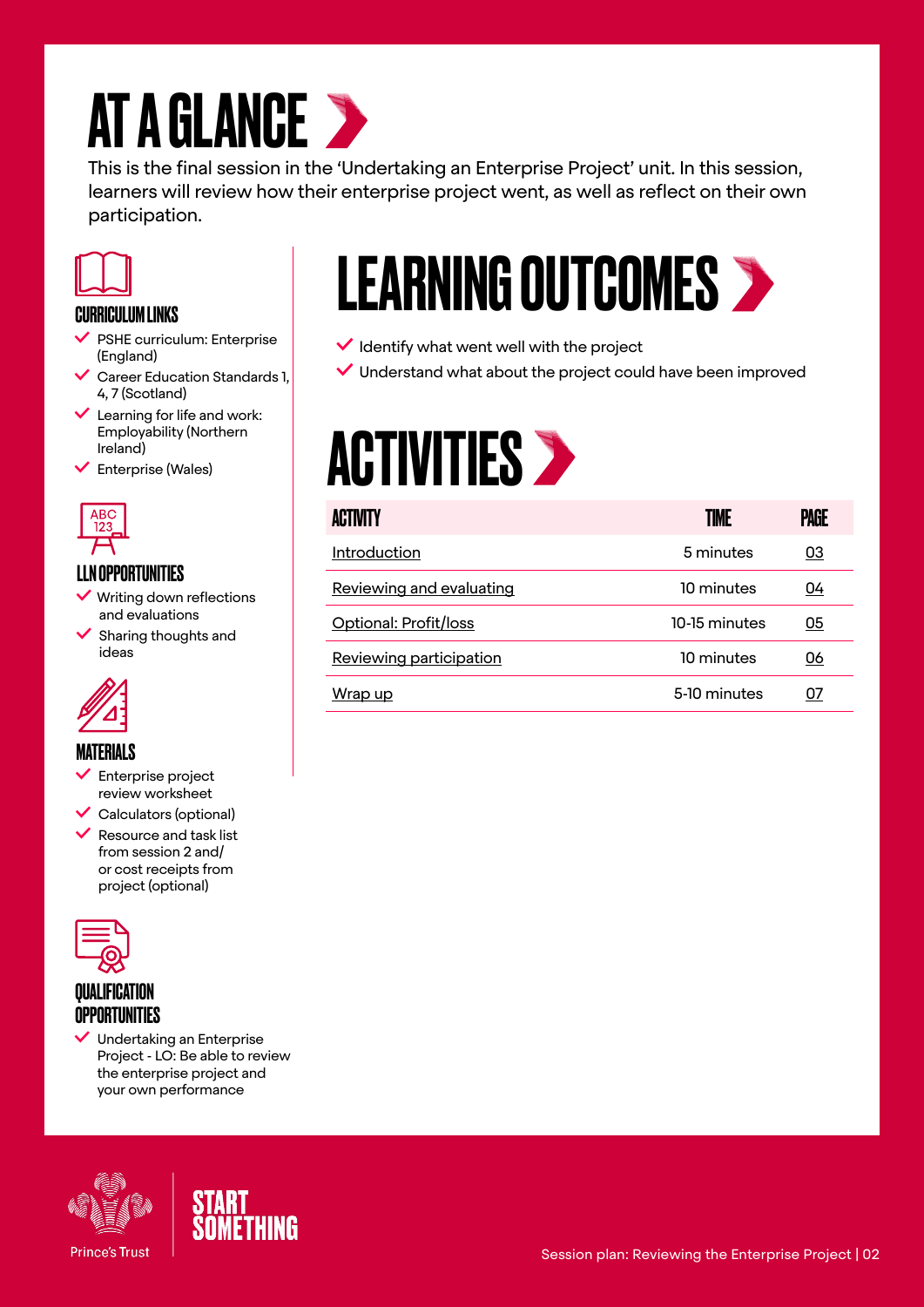# <span id="page-2-0"></span>INTRODUCTION >



### **ACTIVITY STEPS >**

1. Start the session off by focusing on what the learners have achieved. Remind them what their project was, how it went and what you think went well.

If they received positive feedback from anyone in your setting or local community, draw attention to this. Remind them of any money that they made or a cause they helped.

2. Encourage learners to share what they enjoyed about the enterprise project and how they thought it went.



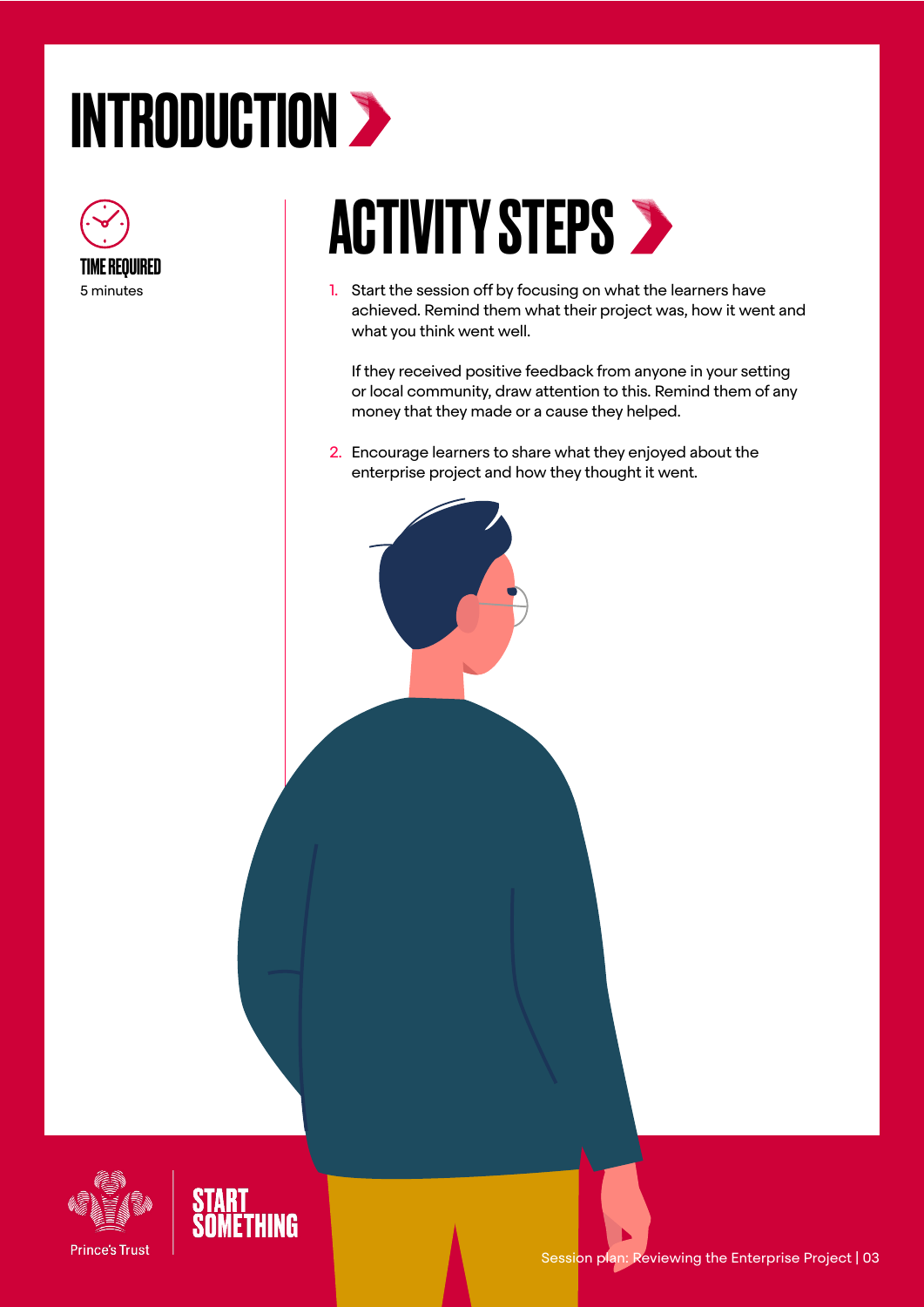# <span id="page-3-0"></span>REVIEWING AND EVALUATING

For learners working towards the qualification, this activity could help them evidence their understanding of the assessment criteria listed. If learners are working towards Entry Level 3/SCQF Level 3, they only need to identify something that went well and something that could have been improved. Learners working towards the other levels need to provide examples.



#### TIME REQUIRED

10 minutes



#### MATERIALS

 $\checkmark$  Enterprise project review worksheet



#### QUALIFICATION **OPPORTUNITIES**

- What went well with the enterprise project
- $\blacktriangleright$  How the enterprise project could have been improved

## **ACTIVITY STEPS >**

1. Following on from your discussion about how they think the enterprise project went, encourage learners to reflect on this some more and write down what they think went well and what could have been improved. They could do this on the 'Enterprise project review' worksheet.

If learners need extra guidance for this, have a discussion about what they aimed to achieve from the project. Did they help a cause? Did they work well as a team? Was their product/service popular?

2. You could encourage learners to share their thoughts with their groups (if they worked in one) or the wider group and compare whether they had similar thoughts about how the project went.



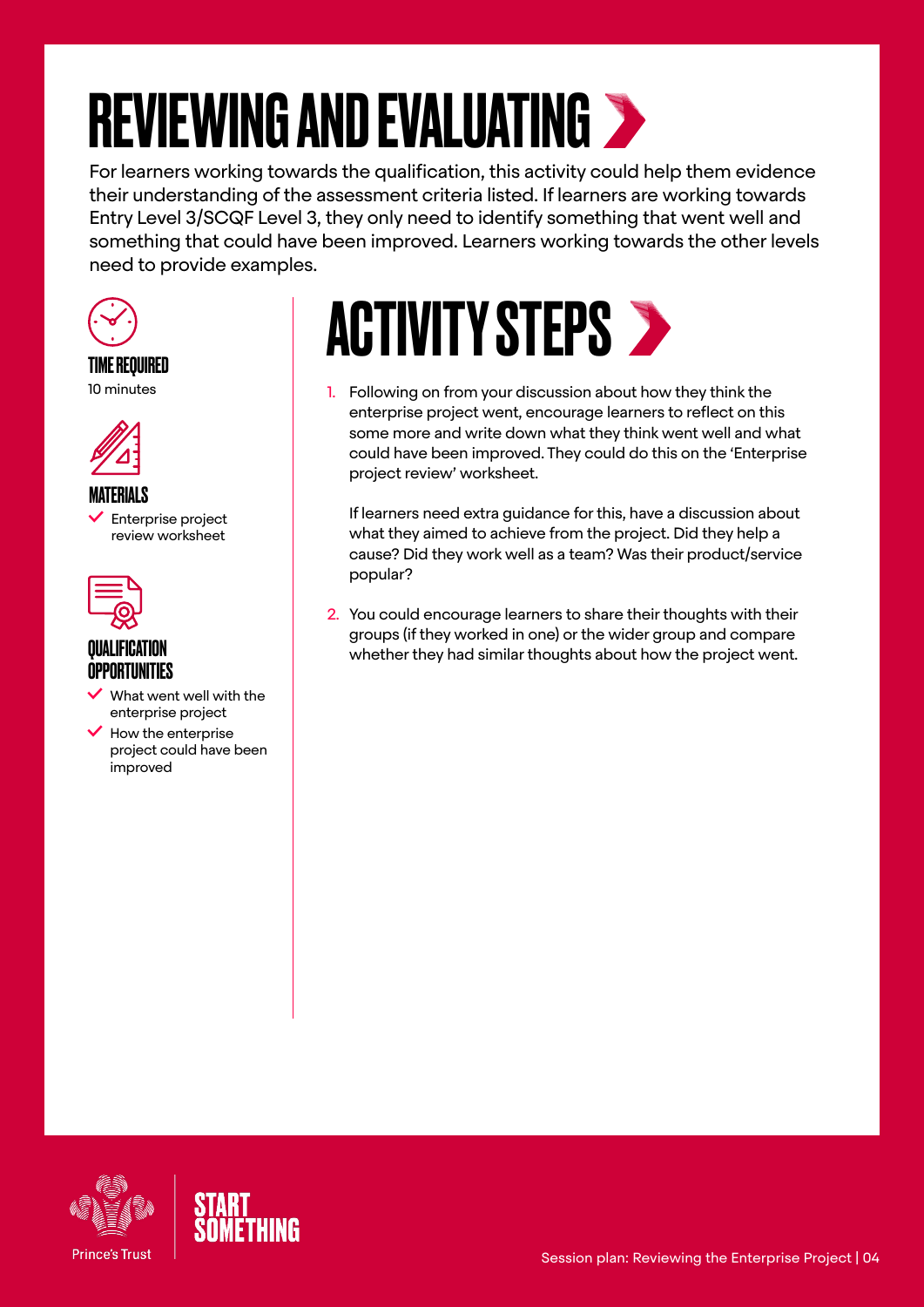# <span id="page-4-0"></span>OPTIONAL: PROFIT/LOSS

This activity will help learners working towards Level 1/SCQF Level 4 and Level 2/SCQF Level 5 evidence their understanding of the assessment criteria listed. It might also be a nice activity for all learners to participate in as they will consider the financial success of their project.



#### TIME REQUIRED

10-15 minutes



#### MATERIALS

- Enterprise project review worksheet
- **Calculators**
- $\vee$  Receipts/List of costs



#### QUALIFICATION **OPPORTUNITIES**

 Calculate how much profit or loss the enterprise project made

### **ACTIVITY STEPS >**

- 1. Remind learners that one of the success factors of an enterprise is making money. Enterprises judge whether they have been successful in this way by calculating whether they have made a profit and how large that profit is.
- 2. Ask the learners what profit means. Remind them that it is the money an enterprise has made after all the costs have been taken away. Whereas a loss is if they actually spent more than they made.
- 3. Tell the learners they are going to be calculating whether their project made a profit or a loss. It might be helpful to write this equation on the whiteboard/flipchart: Money made – costs = profit/loss.
- 4. Learners should now calculate what their profit or loss was. They could work this out and record this on the 'Enterprise project review' worksheet. It would be helpful for them to have the list and/or receipts of all their costs and access to a calculator.
- 5. If learners feel confident doing so, ask them to share their project's profit or loss. Commend those that made a profit and remind any learners that made a loss that this was their first attempt at an enterprise project, and they still made a positive contribution, e.g. to the local community, to a cause, etc.



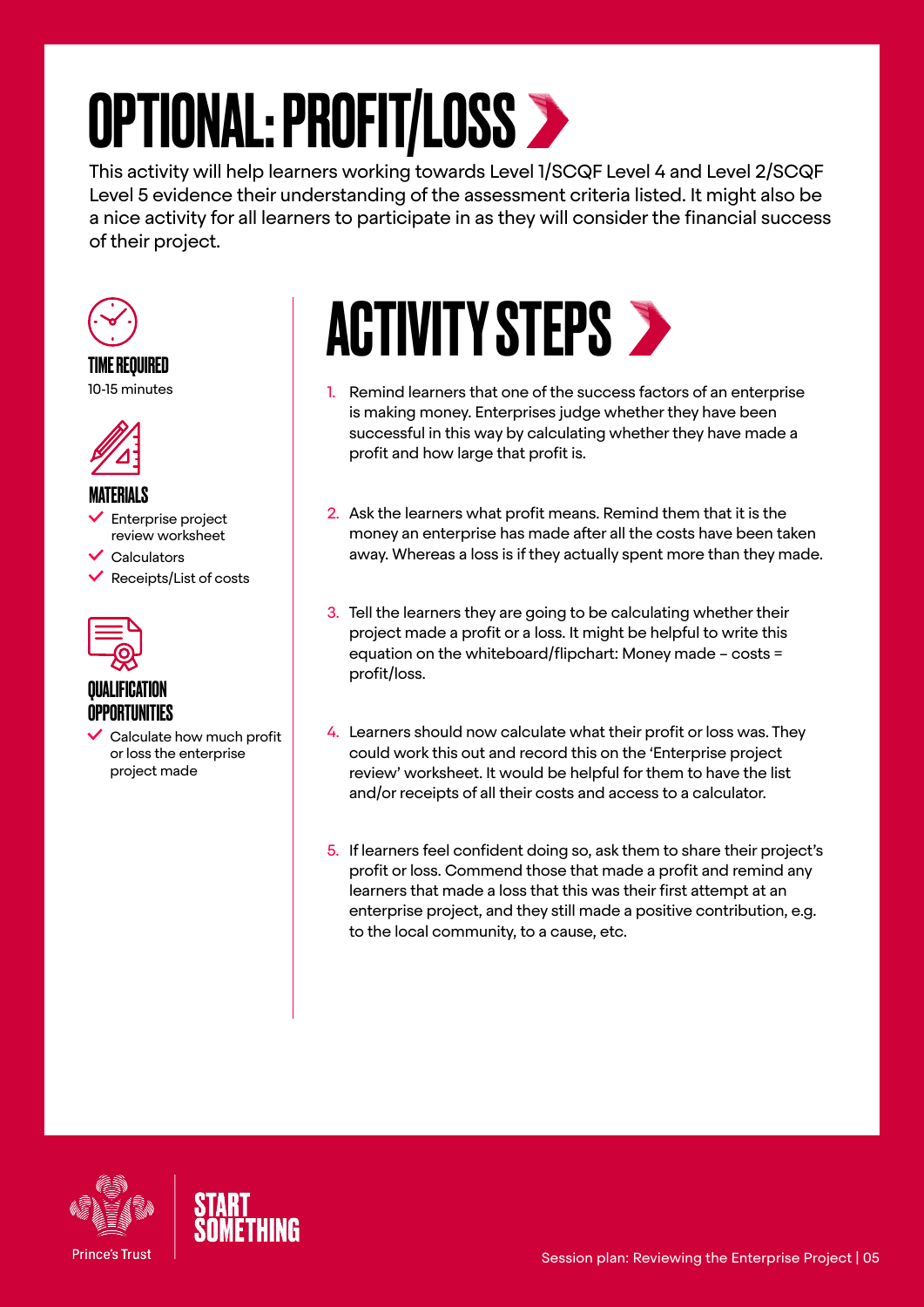# <span id="page-5-0"></span>REVIEWING PARTICIPATION >

This activity will help learners working towards Level 2/SCQF Level 5 of the qualification evidence their understanding of the assessment criteria listed. However, it might also be a good reflective task for all learners, but this could take the form of discussion instead of writing.



#### TIME REQUIRED

10 minutes



#### MATERIALS

 $\checkmark$  Enterprise project review worksheet



#### QUALIFICATION OPPORTUNITIES

 $\vee$  Review your participation in the enterprise project



- 1. Tell the learners that as well as reviewing the enterprise project as a whole, it is also important for them to reflect on their own personal participation in the project. This will help them consider what they are personally proud of and any skills they have developed throughout the project.
- 2. Encourage learners to discuss how they think their personal participation went:
	- Did they successfully tackle a challenge by themselves?
	- Did they develop any new skills? E.g. teamwork, communication, leadership
	- Did they take ownership of a particular part of the project? How did it go?
	- Do they think they could have done more or performed better in certain areas?
- 3. After the discussion, ask learners working towards Level 2/SCQF Level 5 to write down their reflections on the 'Enterprise project review' worksheet.